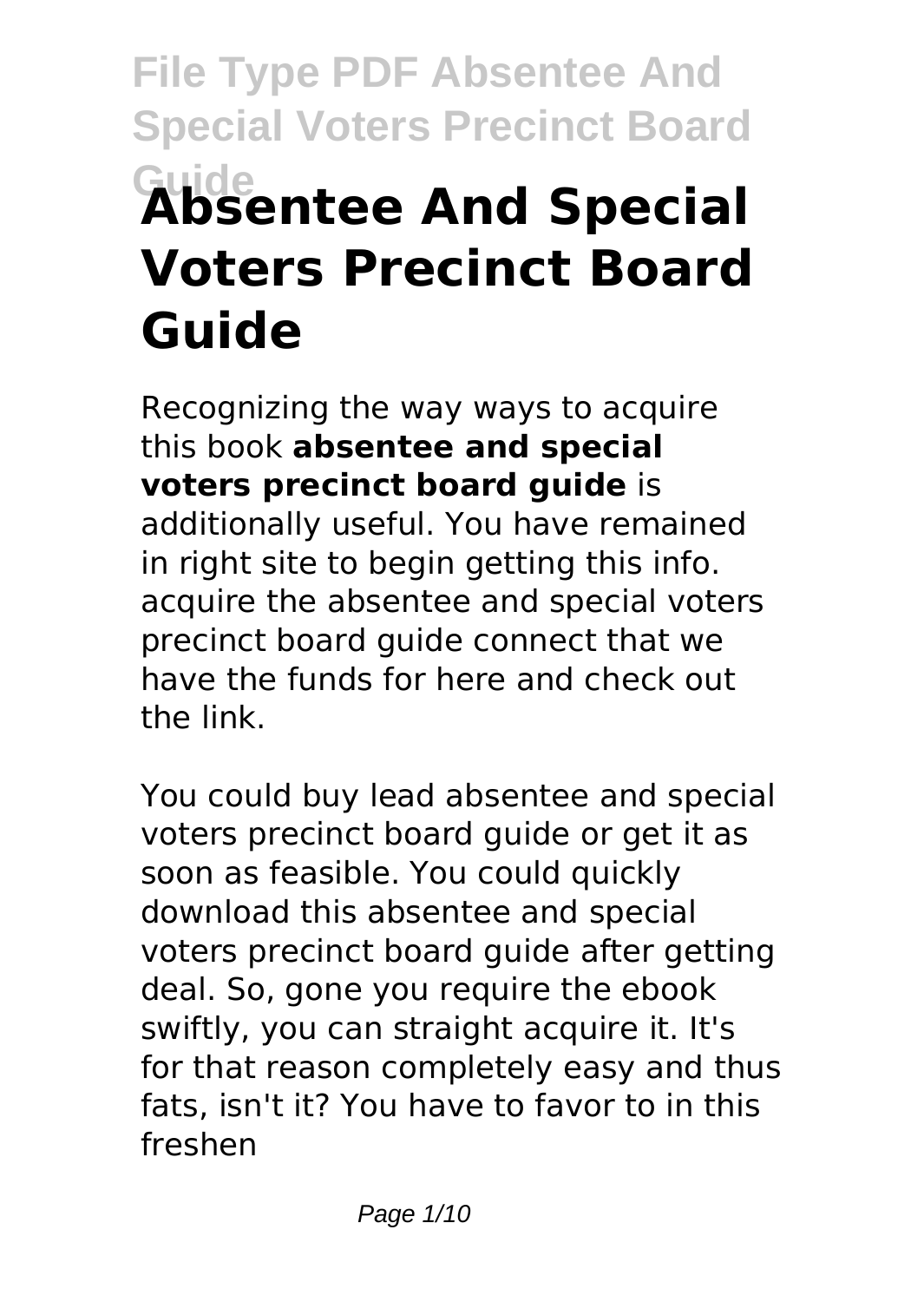**File Type PDF Absentee And Special Voters Precinct Board Guide** Now you can make this easier and filter out the irrelevant results. Restrict your search results using the search tools to find only free Google eBooks.

#### **Absentee And Special Voters Precinct**

Absentee voters can only vote for candidates elected by the entire electorate: the President, Vice President, senators, and party-list representatives. Poland [ edit ] In Poland , each citizen registered in the local voters' register, can get an absentee voter's certificate (AVC), which is a piece of paper with the person's details and the ...

#### **Absentee ballot - Wikipedia**

This secure web application can be used to find voter registration and elections information. A search by address option is also available if desired. Searching by address provides information about all voters at an address.

#### **Voter Portal**

Page 2/10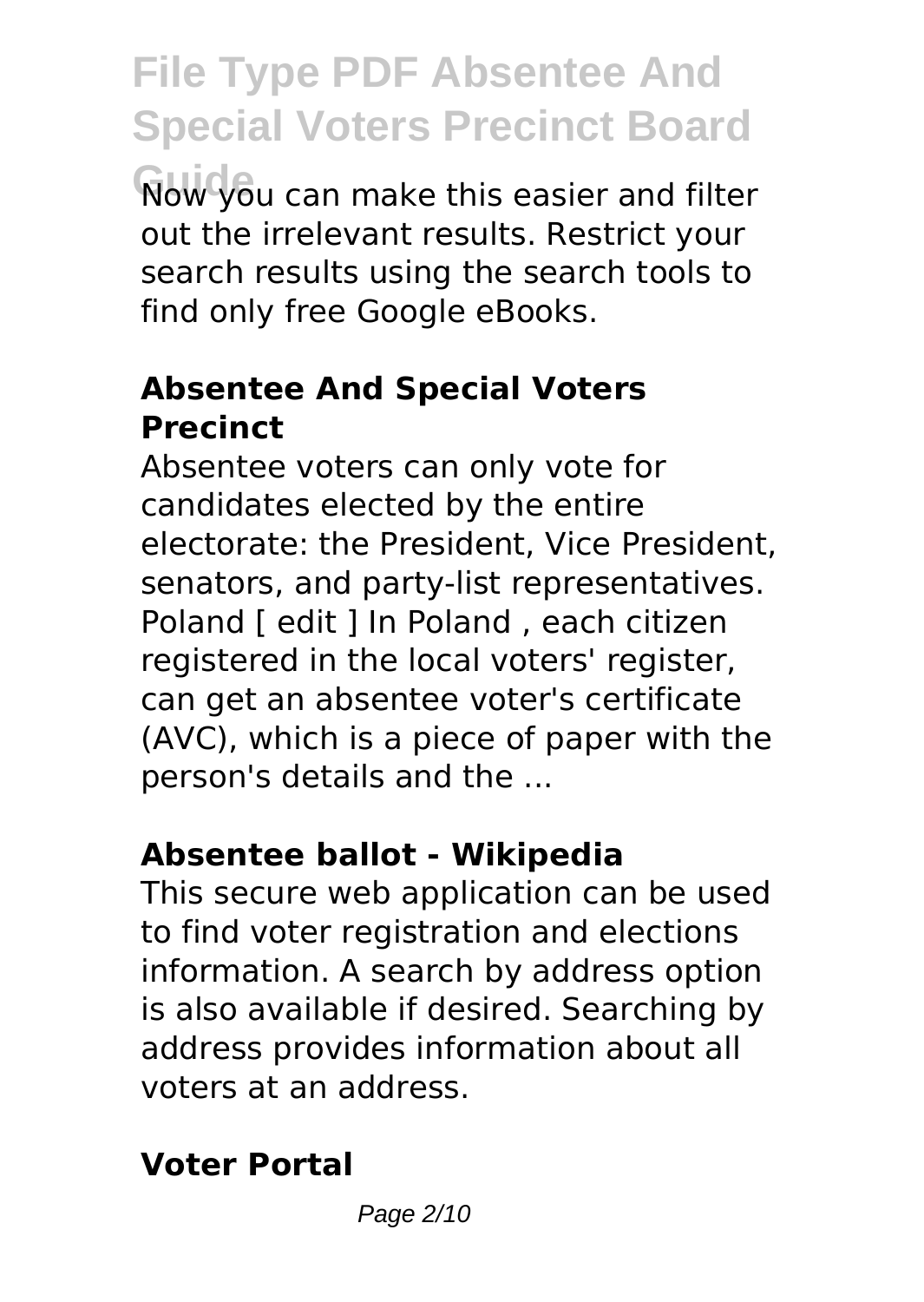### **File Type PDF Absentee And Special Voters Precinct Board**

**Guide** Applying to Vote Absentee By Mail. Apply online to vote by mail; All PAPER absentee application forms can be found on our forms page.; Military and overseas voters can find specific information regarding absentee voting on our military and overseas voting page.; After applying, you can check to see if your absentee application was received, and whether your ballot was sent and received by ...

#### **Absentee and Early Voting - Virginia Department of Elections**

August 2, 2022 (Special Election) November 8, 2022 (General Election) If you have an election that is not listed above, please contact or visit your county board of elections website to request an absentee ballot application. An application may be completed and then printed here. Fill in the fields below.

#### **Ohio Absentee Ballot - Ohio Secretary of State**

Military and Overseas Voters. The

Page 3/10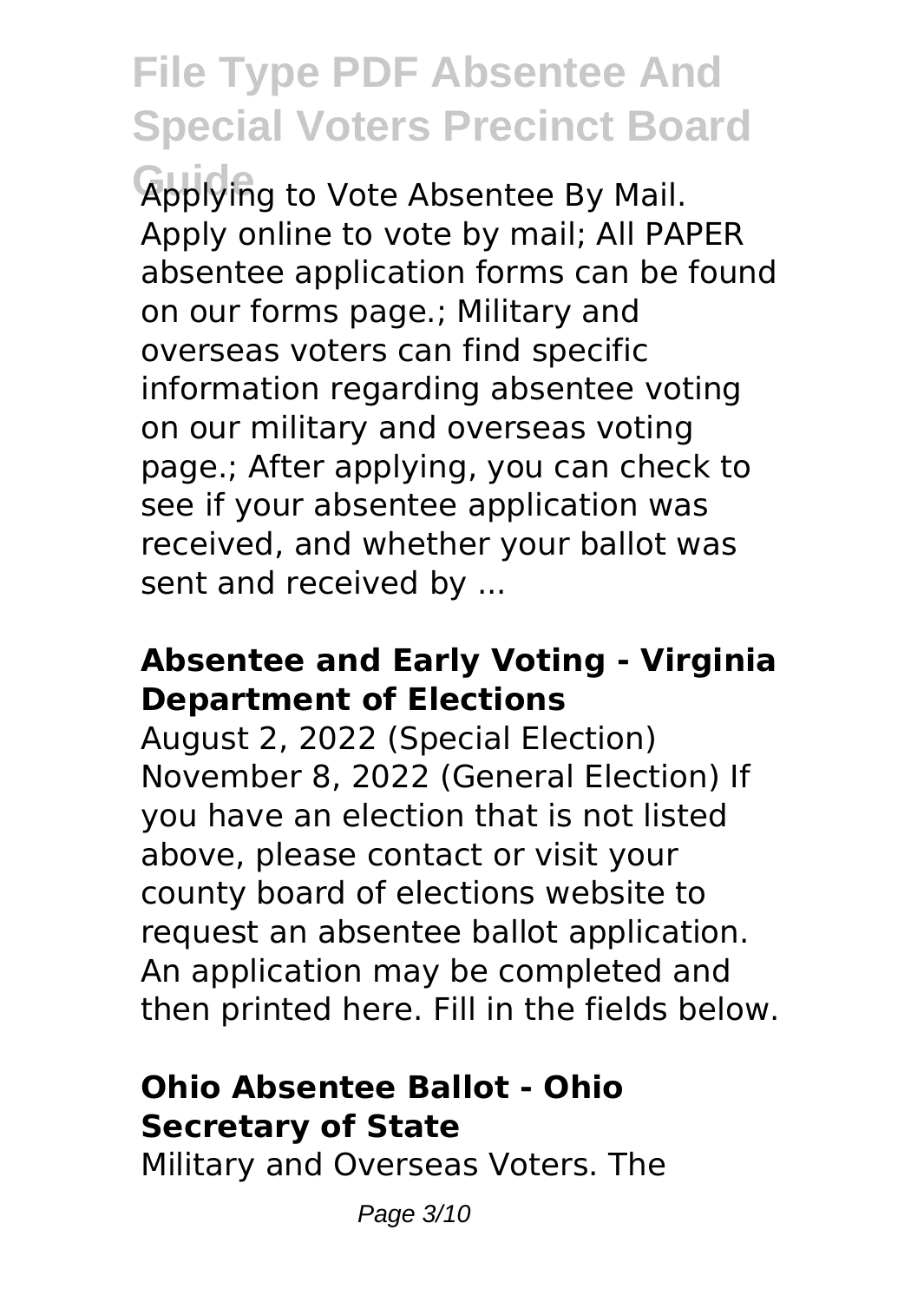# **File Type PDF Absentee And Special Voters Precinct Board**

**Guide** Uniformed and Overseas Citizens Absentee Voting Act (UOCAVA) created special provisions for absent uniformed services and overseas citizens to vote by mail in primary, general, and special elections for federal offices; and to allow these individuals to use a federal writein absentee ballot (FWAB) in the general election for federal offices.

#### **Voters - State Board of Elections**

Deadlines for Returning Your Voted Ballots. General and Disabled Voters: Voted ballots must be received by your parish registrar of voters by 4:30 p.m. CST on the day before election day. Military, Overseas or Hospitalized Voters: Voted ballots by military personnel and/or their dependents, U.S. citizens residing outside the U.S., or voters that are hospitalized must be received by your parish ...

#### **Vote Absentee - Louisiana**

Voters confined to a nursing home or veteran's center in the county where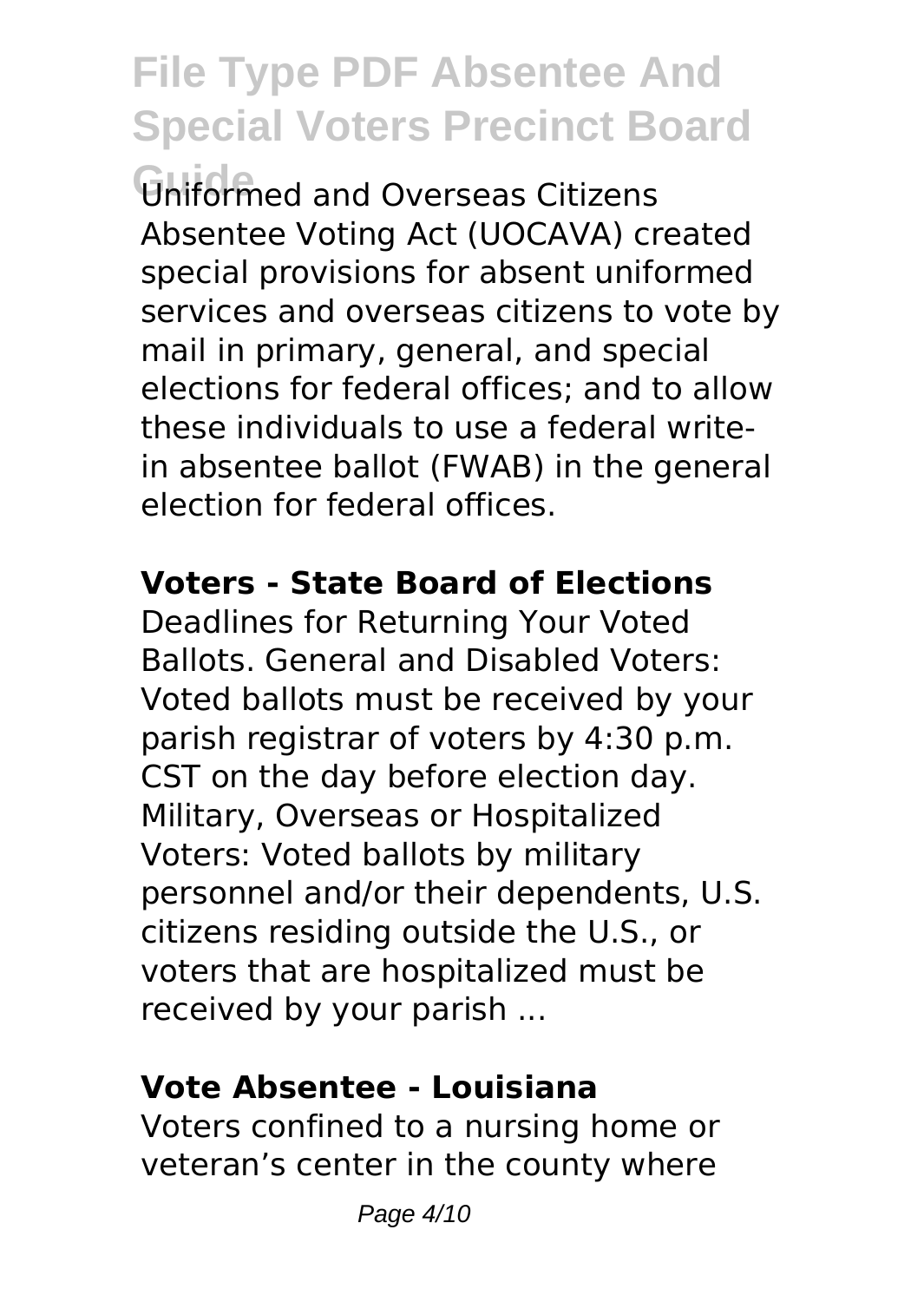## **File Type PDF Absentee And Special Voters Precinct Board**

they are registered to vote will have their ballots hand-delivered to them by the county's bipartisan Absentee Voting Board.Ballot affidavits are witnessed by two members of the bipartisan Absentee Voting Board. Voters confined to a nursing home or veteran's center outside the county where they are registered to ...

#### **Absentee Voting - oklahoma.gov**

General Election Precinct by Precinct Results: 1996 - Present. General Election returns for President, U.S. Senator, U.S. Representative, and the Constitutional Amendment are presented precinct by precinct in an alphabetical listing of counties.

#### **Election Results & Statistics - Iowa**

Absentee Voting; Check Your Absentee Ballot; Check Your Provisional Ballot; Military & Overseas Citizens; Voters with Disabilities; Voter FAQ; Cómo Votar; Voter Information Brochures; Elections. Election Calendar; Schedule of Elections;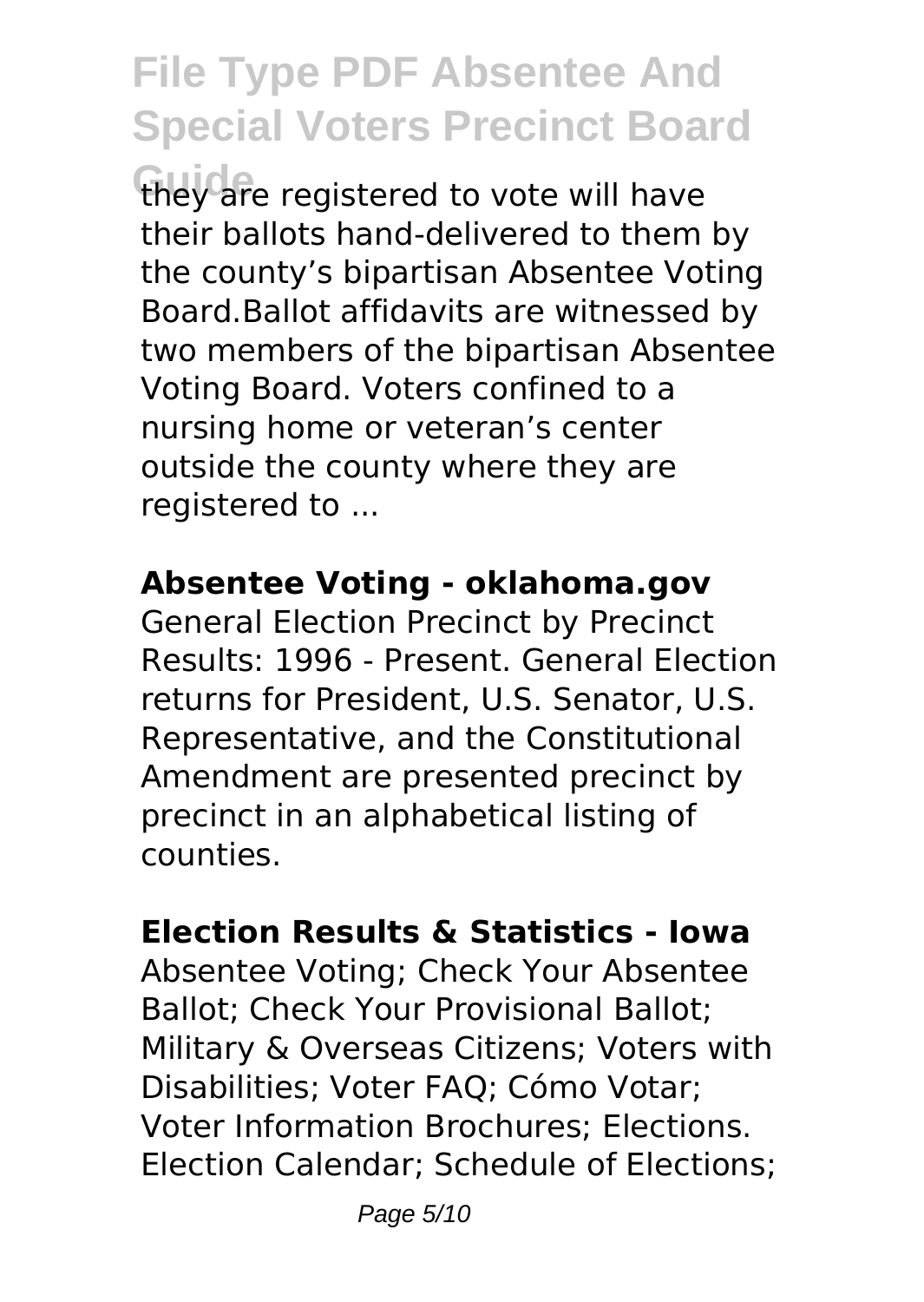**File Type PDF Absentee And Special Voters Precinct Board** Special Elections; Electoral College;

Results & Statistics. Election Results; Special Elections; Election ...

#### **How to Register / Absentee Voting | SCVotes**

State and federal law set forth special procedures for military and overseas voters, who are to use the Federal Post Card Application (FPCA) created by the Federal Voting Assistance Program (FVAP). The FPCA serves a dual purpose – to allow a military or overseas voter to register to vote in Indiana and request an absentee ballot.

#### **SOS: Voter Information: Absentee Voting**

NOTICE As of July 1, 2021, we provide expedited and preclearance services for business filings under the fee structure shown on the Business Entity Forms & Fees page. If you want to take advantage of these services, documents can be delivered via our online portal Business Entity Filings or you can deliver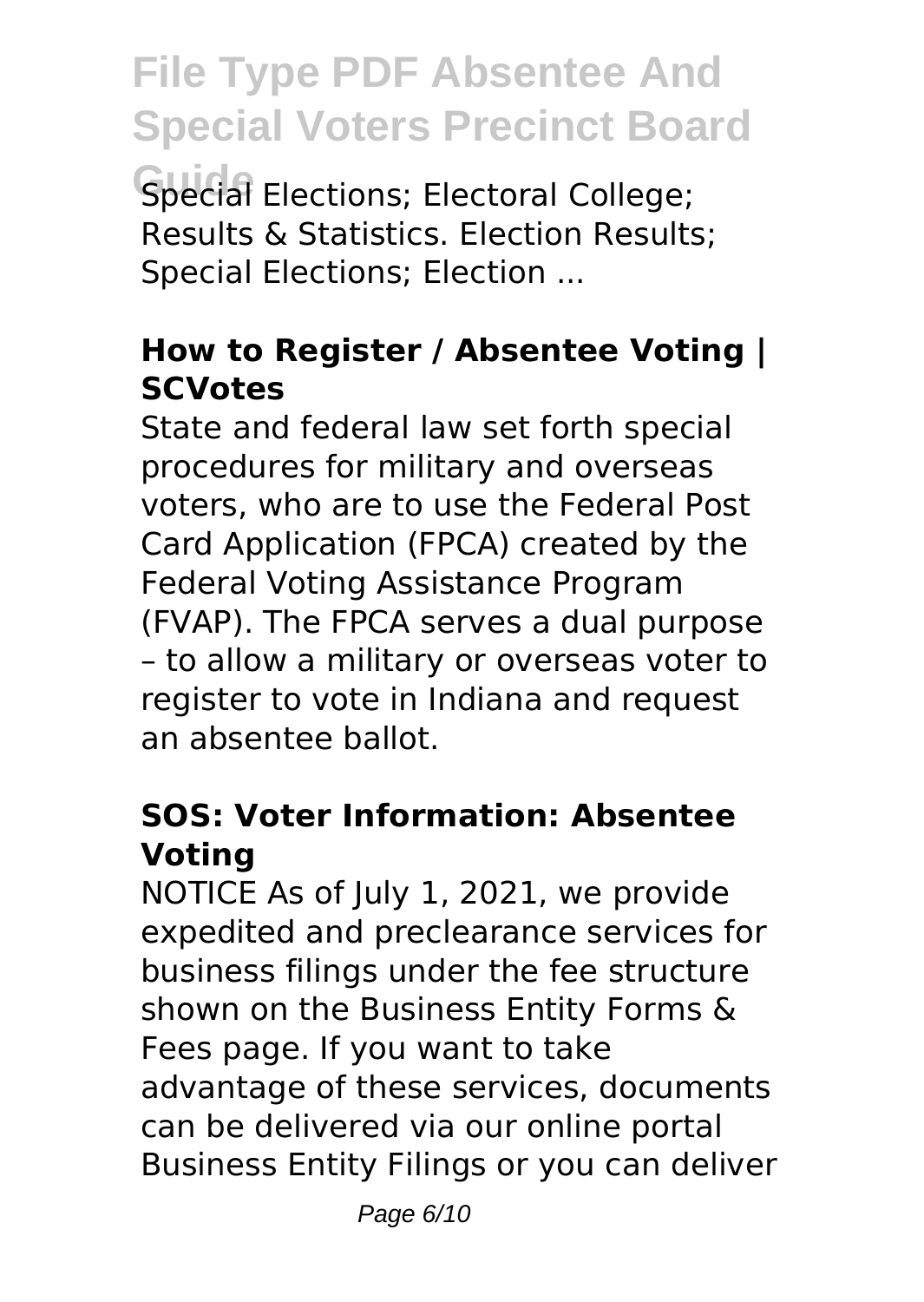### **File Type PDF Absentee And Special Voters Precinct Board Guide** in person at our Lucas Building filing

office.

#### **Voters - Iowa**

Figure 1 shows the percentage of voters who cast their hallots since 1992 through the three major modes of voting—in person on Election Day, in person before Election Day, and by mail/absentee. The statistics are based on self-reports by respondents to the Voting and Registration Supplement of the Current Population Survey (CPS).

#### **Voting by mail and absentee voting | MIT Election Lab**

VoteTexas.gov » Required Identification for Voting in Person

#### **VoteTexas.gov » Required Identification for Voting in Person**

COLUMBIA, SC (October 15, 2020) – A record number of South Carolinians are voting absentee, both in person and by mail. Based on current trends, more than one million voters will vote before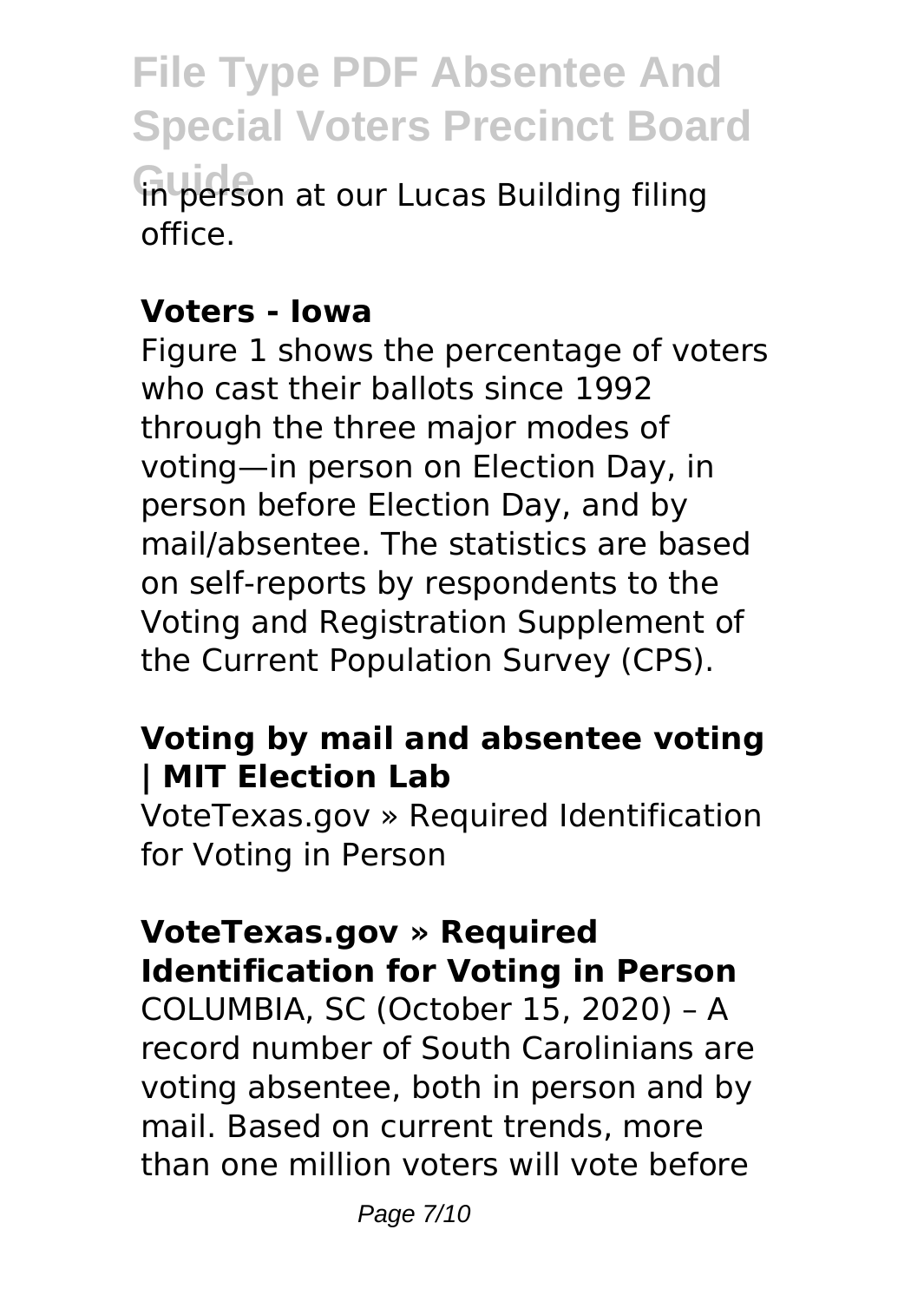**File Type PDF Absentee And Special Voters Precinct Board Guide** election day.

#### **Home | SCVotes**

Resources for Ohio Voters. The site is secure. The https:// ensures you're connecting to the official website and any information you provide is encrypted and cannot be seen by anyone else.

#### **VoteOhio.gov - Ohio Secretary of State**

Voters who are unable to read or who are disabled, including physical disability or visual impairment, are able to vote with assistance. Polls Open. Polls open at 7 a.m. for SATURDAY elections and at 6 a.m. for TUESDAY elections. Polls close at 8 p.m. All voters in line at 8 p.m. have the right to vote. Get Prepared and Geaux Vote!

#### **Vote - Louisiana**

Voters will now have less time to request absentee ballots. Page 38: Not more earlier than 180 78 days or less than 11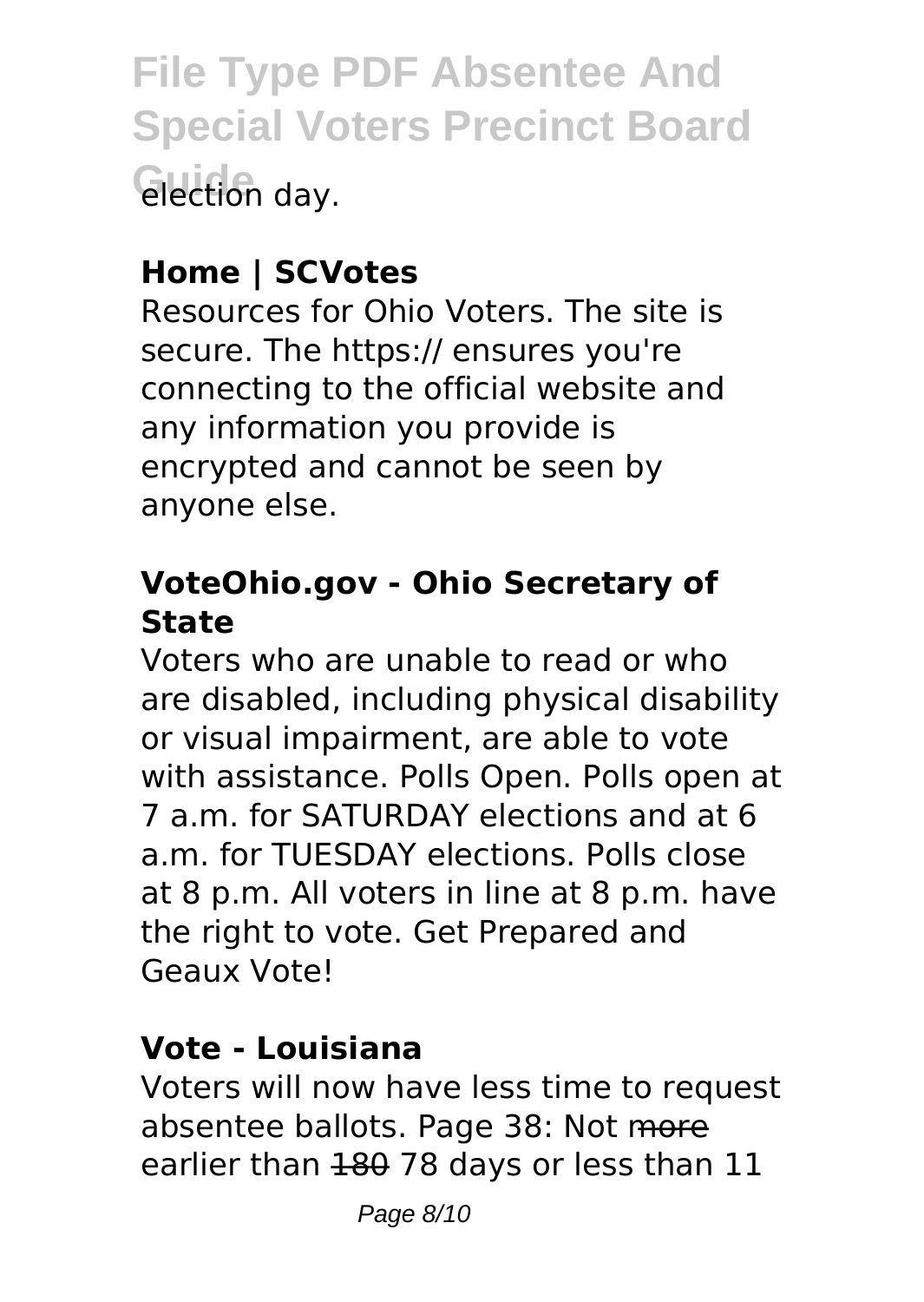**File Type PDF Absentee And Special Voters Precinct Board Guide** days prior to the date of the primary or election, or runoff of ...

#### **What Georgia's Voting Law Really Does - The New York Times**

Therefore, the special federal ID requirements only apply to certain absentee voters by mail who will be notified by a notice explaining the requirements sent with their absentee ballot. Voters who receive a notice about this special requirements need to include a copy of any of the following types of ID with the voted ballot:

#### **Absentee and Early Voting - Virginia Department of Elections**

Overseas voters (civilian and military) have the option to return their ballot by mail or by fax. Please visit the webpage Military and Overseas Voting for more information. Vote-by-mail ballots may also be deposited into secure drop boxes at Supervisors of Elections' main and branch offices until 7:00 pm (local time) on Election Day.